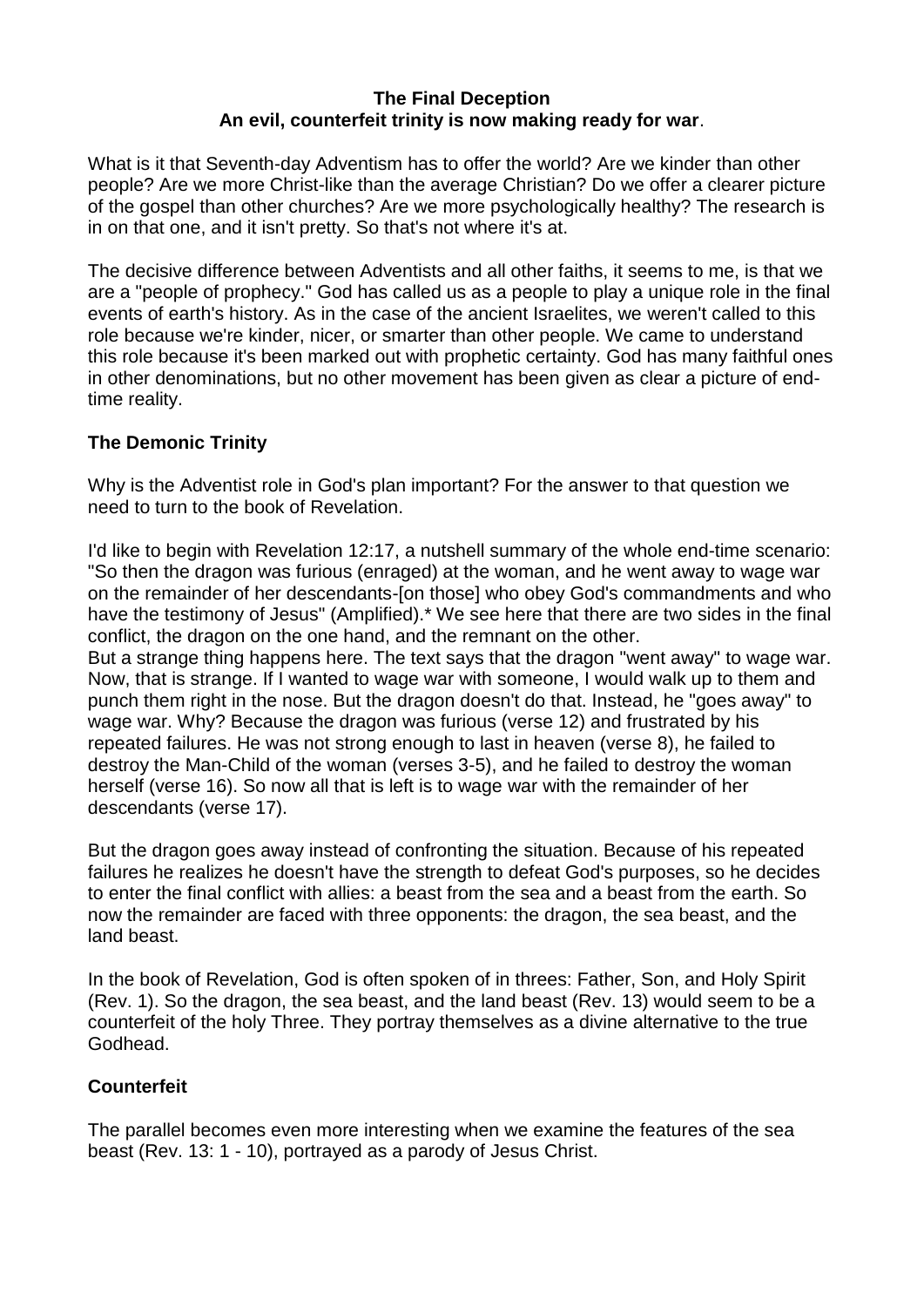We see this in verse 1: "And the dragon stood on the shore of the sea. And 1 saw a beast coming out of the sea. He had ten horns and seven heads, with ten crowns on his horns, and on each head a blasphemous name. The beast I saw resembled a leopard, but had feet like those of a bear and a mouth like that of a lion."

This, in fact, is a double parody. First of all, if you saw an animal with seven heads and 10 horns, you would know that you had been drinking. There is no such animal. But if you saw two animals with seven heads and 10 horns, you would suspect that you have a species-two of a kind. As strange as the dragon looks, the sea beast looks just like him, with seven heads and 10 horns. In the Gospel of John, Jesus said, "Anyone who has seen me has seen the Father" (John 14:9). So at this level also the sea beast is a parody or counterfeit of Jesus Christ.

### **Consider the following passages:**

1. Revelation 13:2: "The beast I saw resembled a leopard, but had feet like those of a bear and a mouth like that of a lion. The dragon gave the beast his power and his throne and great authority. " This text tells us that the sea beast gets his authority from the dragon. In Matthew 28:18 Jesus said, "All authority in heaven and on earth has been given to me." So once again the sea beast relates to the Dragon in the same way that Jesus relates to His Father.

2. Revelation 13:3: "One of the heads of the beast seemed to have had a fatal wound, but the fatal wound had been healed. The whole world was astonished and followed the beast. " What is a fatal wound? A fatal wound is a wound that kills you, right? Now, if you're dead and a healing takes place, what do we call that? A resurrection. So this sea beast counterfeits the death and resurrection of Jesus.

Might it also be that this program of counterfeit even attempts to mimic the ministry of Jesus? Jesus' ministry lasted three and a half years. But the sea beast has a ministry too. Notice verse 5: "The beast was given a mouth to utter proud words and blasphemies and to exercise his authority for forty-two months." Which amounts to three and a half years. Thus the sea beast counterfeits not only the position of Jesus within the Godhead but also the life, death, and resurrection of Jesus.

So although there are many animals in the Revelation story, it really is not about animals at all. The message, rather, is that there will be a counterfeit of Jesus Christ in the last days of earth's history. There will be powers (and perhaps even a person-see 2 Thessalonians 18, 9) that will talk, look, and act like Jesus Christ.

Now, if the dragon is a counterfeit of God the Father and the sea beast is a counterfeit of God the Son, then the land beast would seem to be a counterfeit of the Holy Spirit. And so it is. Notice Revelation 13:11: "Then I saw another beast, coming out of the earth. He had two horns like a lamb, but he spoke like a dragon."

In the King James Version the word "lamb" occurs 29 times in the book of Revelation, 28 of which are references to Jesus. The other occurrence is here. This beast too is like Christ. But do you remember what the Holy Spirit is called in the Gospel of John? A comforter? Yes, but that is not the whole story. In John 14:16 the Holy Spirit is called "another Comforter" (KJV). Who is the Comforter? It is Jesus.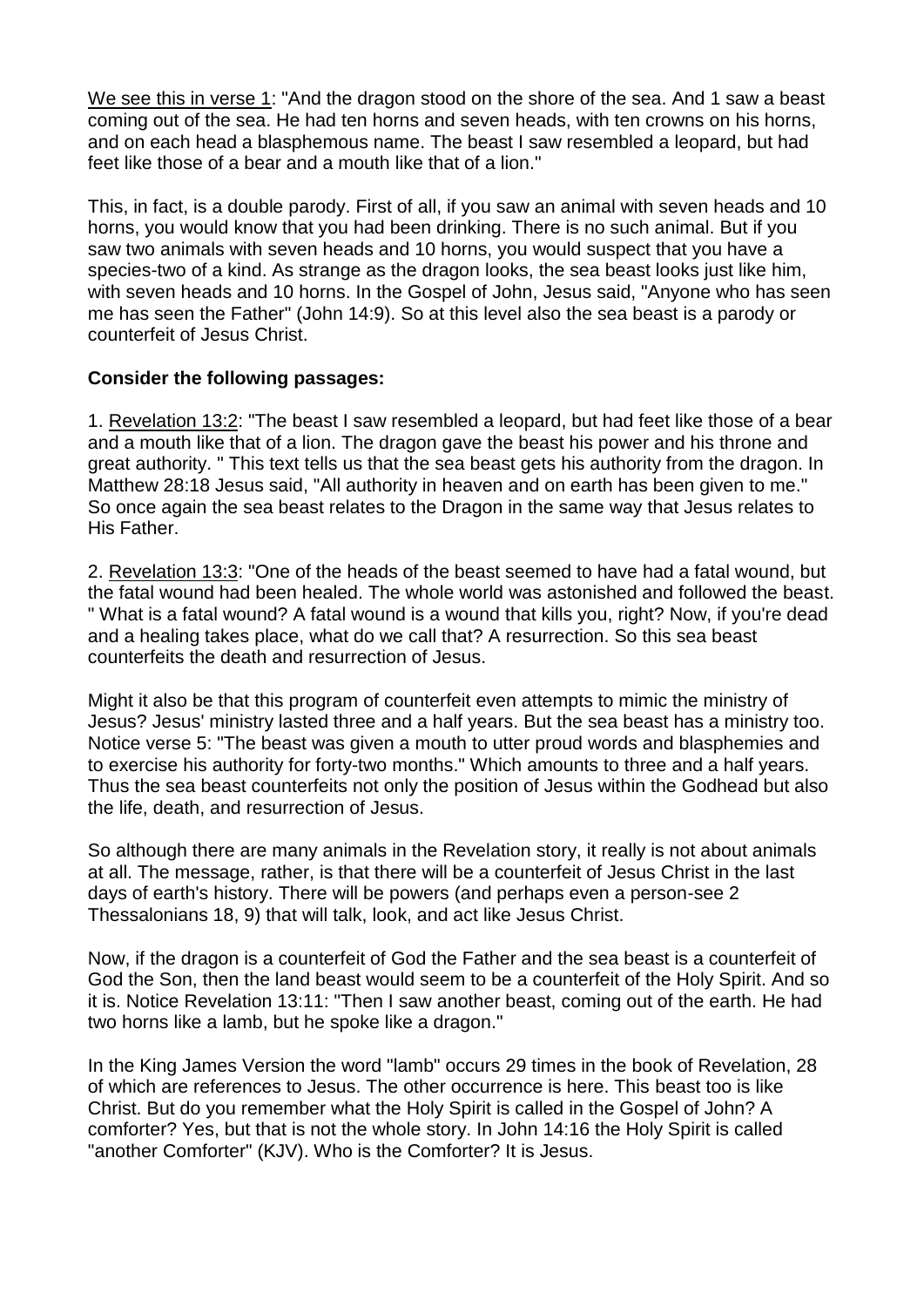The scene is the upper room just before the crucifixion of Jesus The disciples are quite depressed. They have heard that Jesus is going away. But Jesus says, "Don't worry; I will send you another Comforter. Someone who will comfort you the same way I do." The work of the Holy Spirit is to replace the work of Jesus in the lives of the disciples. The Spirit operates on the model of the work of Jesus and carries it out for Him. The Holy Spirit is "like the Lamb." And so the land beast of Revelation 13 is like the sea beast.

3. Revelation 13:12: "He exercised all the authority of the first beast on his behalf, and made the earth and its inhabitants worship the first beast, whose fatal wound had been healed. " The land beast is interested in promoting not himself, but rather the power and interests of the sea beast. The Holy Spirit speaks not of Himself, but rather of Christ (John 16:13). It is therefore clear that the dragon, the sea beast, and the land beast together are portrayed as a deliberate parody or counterfeit of the true Godhead.

4. Revelation 13:13: "And he performed great and miraculous signs, even causing fire to come down from heaven to earth in full view of men. " It was the Holy Spirit who brought fire from heaven to earth to anoint the original disciples at Pentecost (Acts 2). What we have here is a counterfeit of not only the Holy Spirit, but Pentecost.

Why does the fire come down here? Verse 14 says: "Because of the signs he was given power to do on behalf of the first beast, he deceived the inhabitants of the earth. He ordered them to set up an image in honour of the beast who was wounded by the sword and yet lived."

These texts indicate that there is to be a great, final, worldwide deception in which a counterfeit trinity will stand in the place of God. The purpose of the counterfeit is to deceive the world. The counterfeit Pentecost confuses people about the true God and His purposes for the last days of earth's history.

The devil has two primary methods of dealing with human beings: on the one hand, he counterfeits the work of God to deceive and persuade; and on the other, he uses force, trying to persuade by intimidation and persecution.

In the course of history, force has had its limits and persecution has often backfired. When a person's faith comes under threat, it often becomes stronger. In the face of violent opposition, prayers become charged with importance and fervency.

In the last days of earth's history, Satan brings in deception refined almost to perfection so that people will not be able to tell which side is right whether they are dealing with Christ or Satan. In the last days things will not be as they seem to be.

#### **Unclean Spirits-Like Frogs**

There is one further passage in Revelation that speaks to this end time deception. It's Revelation 16:13 - the famous battle of Armageddon passage. "Then I saw three evil spirits that looked like frogs; they came out of the mouth of the dragon, out of the mouth of the beast and out of the mouth of the false prophet" (verse 13).

Who are the dragon, the beast, and the false prophet? They are the same counterfeit trinity as in Revelation 13. The "beast" refers to the sea beast, and the "false prophet" refers to the land beast (see also Rev. 19:20). Out of the mouths of each of these characters comes an evil spirit that looks like a frog.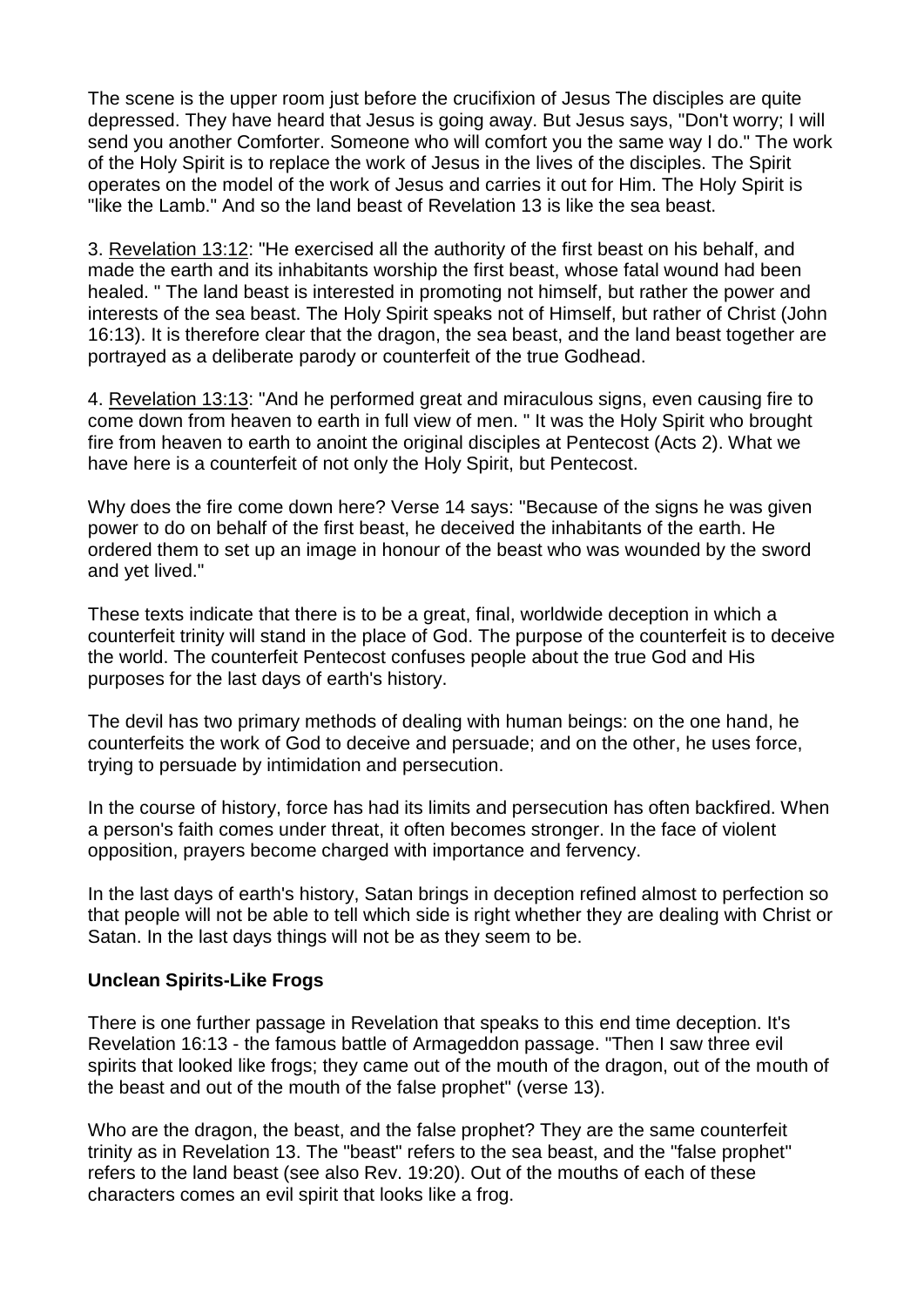## **Why frogs, of all things?**

The background of Revelation 16 is thoroughly grounded in the plagues against ancient Egypt just before the Exodus. One of those plagues consisted of an overabundance of frogs. But of all the plagues that fell on Egypt, why would frogs be mentioned at this point?

When Moses first came in to Pharaoh, his God-given authority was demonstrated when his brother, Aaron, threw down his walking stick and it became a snake (Ex. 7:8-10). But Pharaoh's magicians weren't worried. They threw down their walking sticks, and they became snakes also (verses 11, 12).

Then Moses and Aaron went out and turned the waters of the Nile into blood (verses 14- 21). Again Pharaoh's magicians were able to counterfeit that miracle (verses 22, 23).

Next Moses and Aaron struck Egypt with a plague of frogs (Ex. 8:1-6). And again Pharaoh's magicians were able to duplicate the feat (Ex. 8:7).

But as it turned out, the plague of frogs was the last that Pharaoh's magicians were able to duplicate (Ex. 7:18, 19). The frogs, therefore, constituted the last deception of the Exodus. That is why there are frogs in Revelation 16:13. They signal that the message of Revelation 16 has to do with the last deception of earth's history.

Revelation 16:14 says that these frogs are "spirits of demons." They are the demonic counterparts of the three good angels of Revelation 14:6-12. Both groups of angels have a mission to the whole world (Rev. 14:6; 16:14),one trio calling the world to worship God, and the other gathering the people of the world into the service of the unholy trinity. "They are the spirits of demons performing miraculous signs, and they go out to the kings of the whole world, to gather them for the battle on the great day of God Almighty" (Rev. 16:14).

Three angels speak on behalf of the true God throughout the world, and three angels speak on behalf of the demonic trinity throughout the world. In the end it will be Trinity against trinity, and three angels against three angels. Not only is there a counterfeit of the Godhead and a counterfeit of Pentecost at the end; there is also a counterfeit of God's end-time message. This counterfeit is what the battle of Armageddon is all about. "Then they gathered the kings together to the place that in Hebrew is called Armageddon" (verse 16).

#### **Showdown**

#### What is Armageddon?

I have come to the conclusion that the best way to understand the term, in the light of the biblical evidence, is as the Greek form of a couple Hebrew words that mean "mountain of Meggido." The problem is, however, that there is no mountain in all the world named Meggido. Meggido was a city on a small elevation at the edge of the plain of Jezreel. Looming over the place, however, is a range of mountains called Carmel.

Carmel is the mountain of Megiddo in the same sense that Mount Rainier is the mountain of Seattle, or Table Mountain the mountain of Cape Town. Mount Carmel is the mountain you could see from all over town, even though Megiddo itself was not in the mountains.